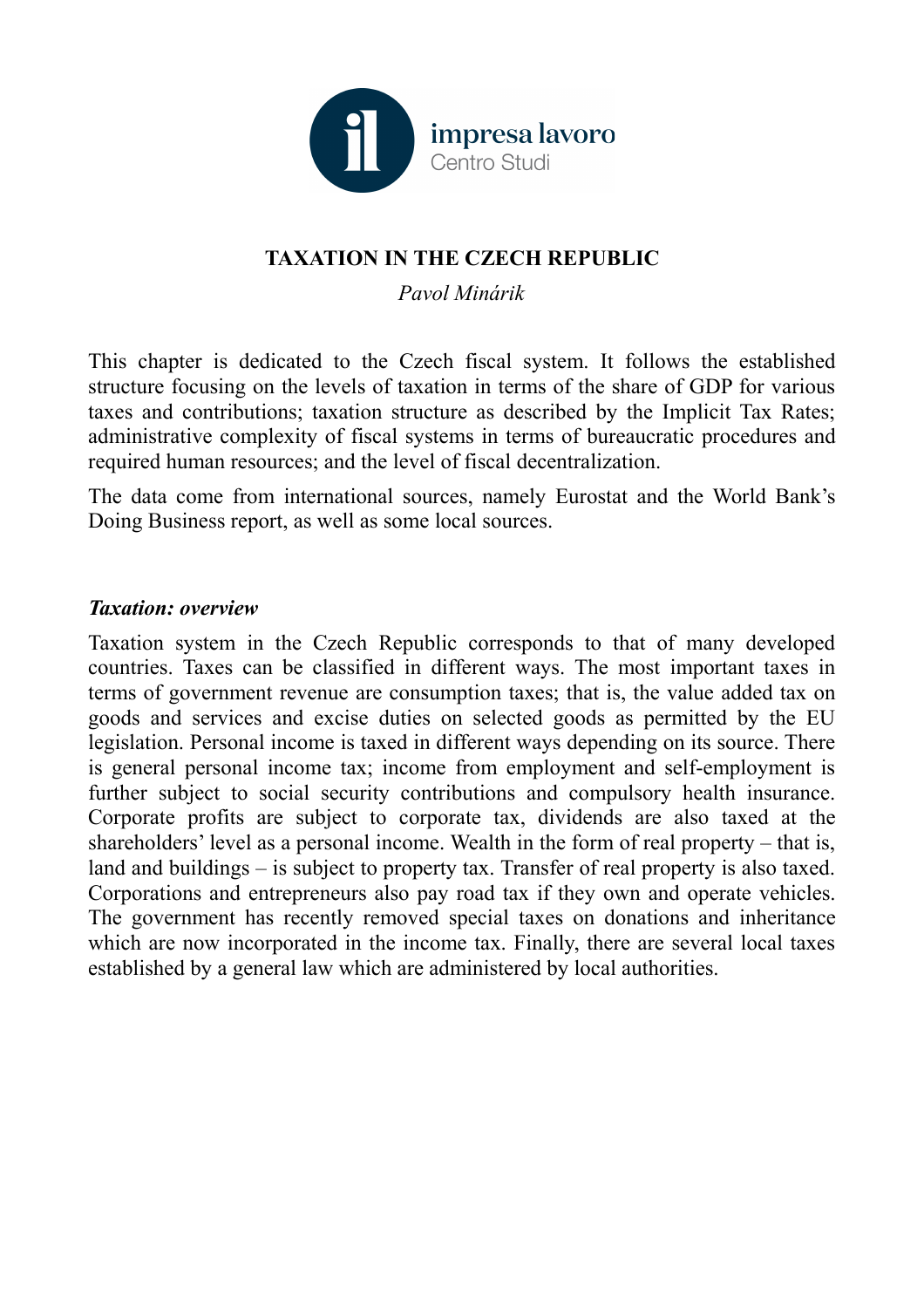

#### *Levels of taxation*

This section shows the evolution of taxation as a percentage of GDP in the recent years. It explores total taxation, including contributions, and receipts from specific taxes such as VAT or personal income taxes. Data are extracted from the Eurostat's "Main national accounts tax aggregates" database.

Figure 1 shows the tax receipts as percentage of GDP in the Czech Republic from 1995 to 2013 compared to the average EU-27 level, as reported by the Eurostat. The overall level of taxation is quite stable over the period. Fluctiations can be atributed to alternating right-wing and left-wing cabinets. The tax receipts of the Czech government are significantly lower than the EU average due to lower level of taxation as well as lower GDP per capita (which was between 70 and 80 per cent of the EU average over the period examined here).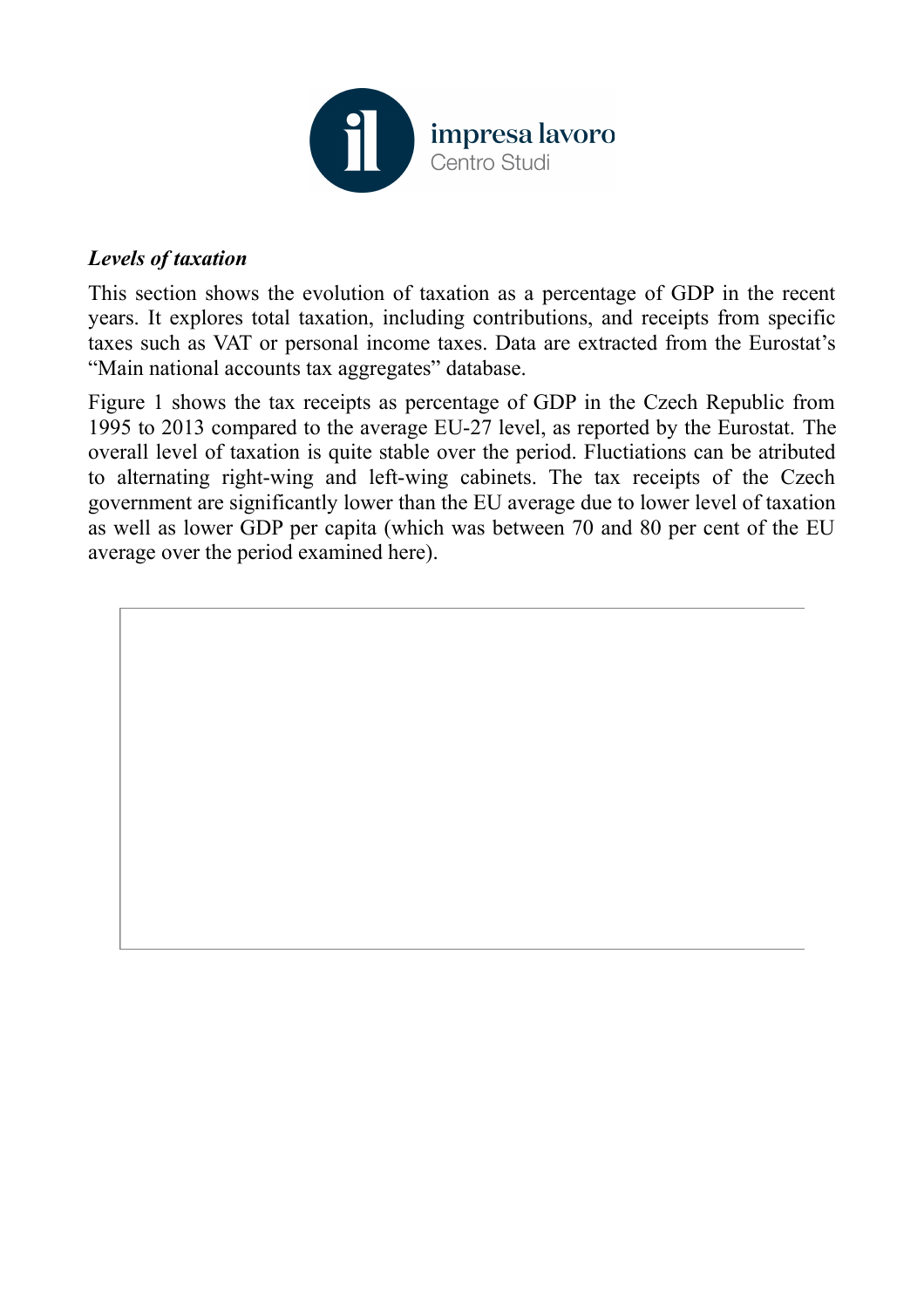

Figure 2 shows VAT receipts in the Czech Republic and in the EU. The Czech Republic has been increasing VAT rates over the last decades and it is the largest tax in terms of government revenues. Since joining the EU in 2004, the share of VAT receipts on GDP is comparable to the EU average. The government relies on the VAT receipts not only because they are sizeble but also very stable over the business cycle.

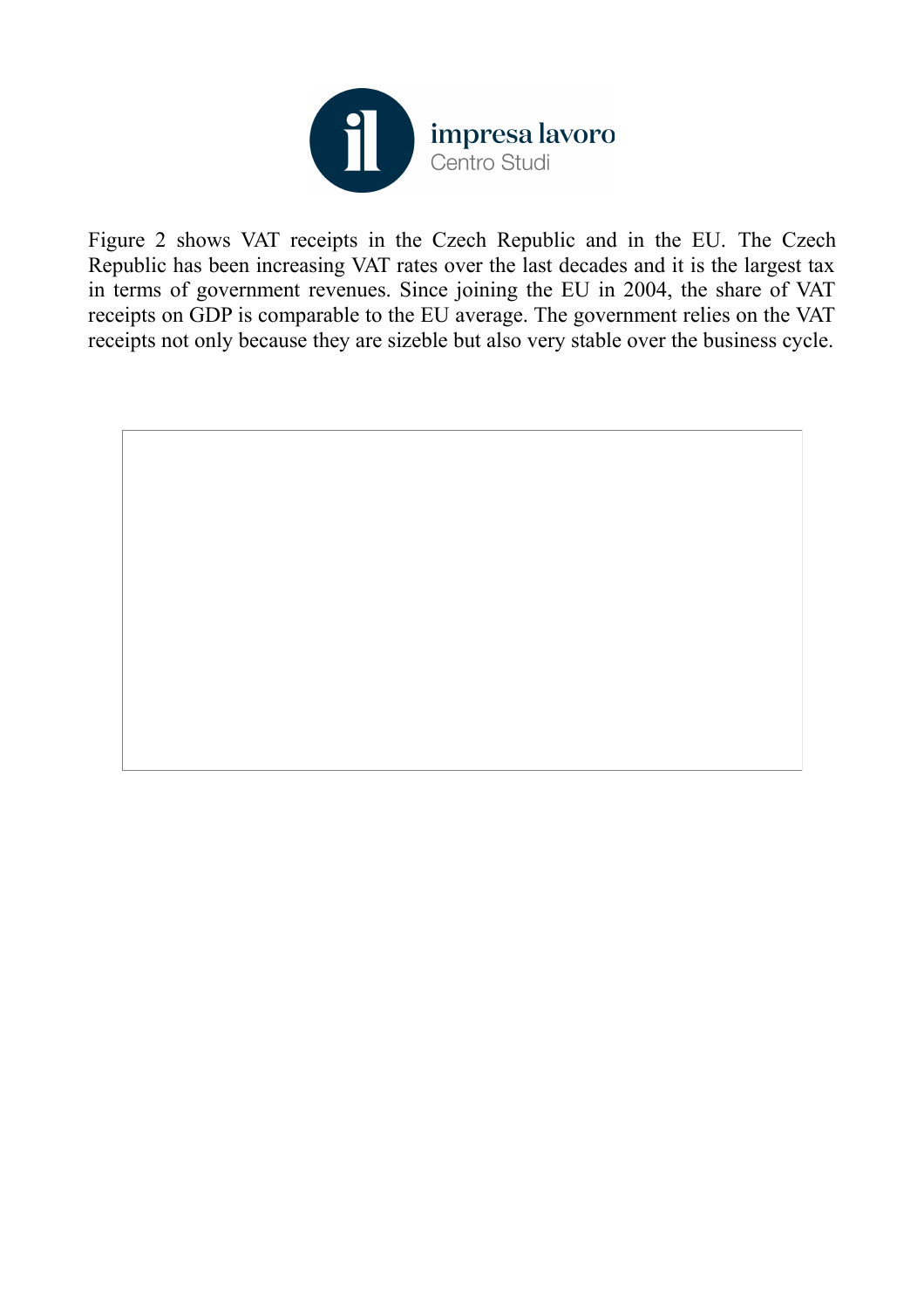

Figure 3 shows total income taxes in the Czech Republic and in the EU, as well as personal income taxes (dashed) and corporate income taxes (dotted), all as a fraction of GDP. The level of income taxation is generally lower than the EU average. Personal and corporate income taxes have roughly equal share on the GDP. Comparative data on personal and corporate taxation in the EU are not available.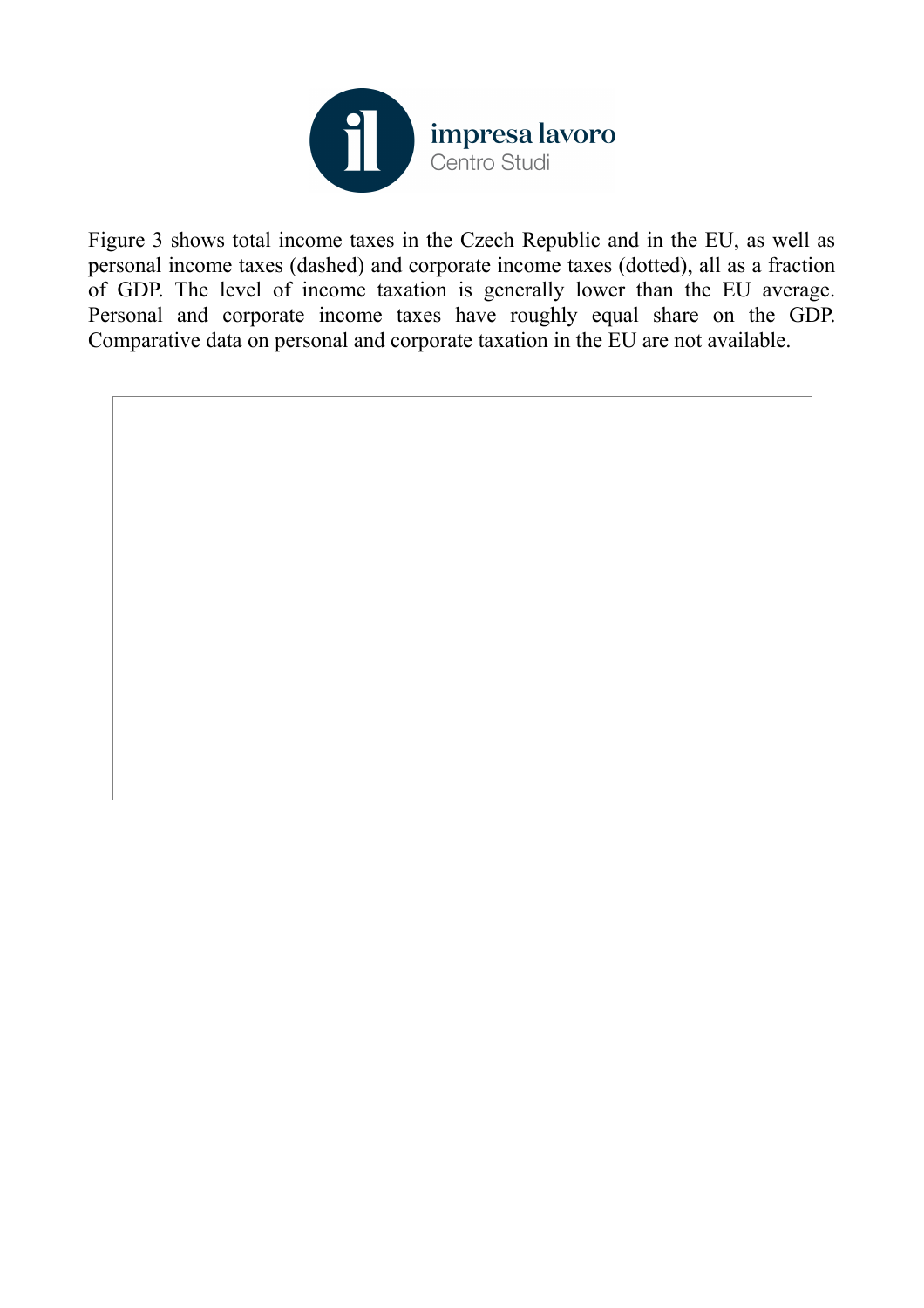

Figure 4 shows social contributions in the Czech Republic and the EU. Contributions have been quite stable in terms of GDP share over the last two decades and they are higher than the EU average. Employees' contributions are somewhat below the EU level; however, employers pay significantly more. Contributions of self-employed are slightly lower than the EU average, possibly due to benevolent policy in this area.

The comparison of tax receipts as a share on GDP suggests that the overall taxation in the Czech Republic is lower than the EU averages. Consumption is taxed in a similar way while income taxes are lower. On the other hand, the cost of labor is increased by the above-average social contributions paid by employers. Implicit tax rates examined in the next part should provide a more detailed analysis of particular modes of taxation.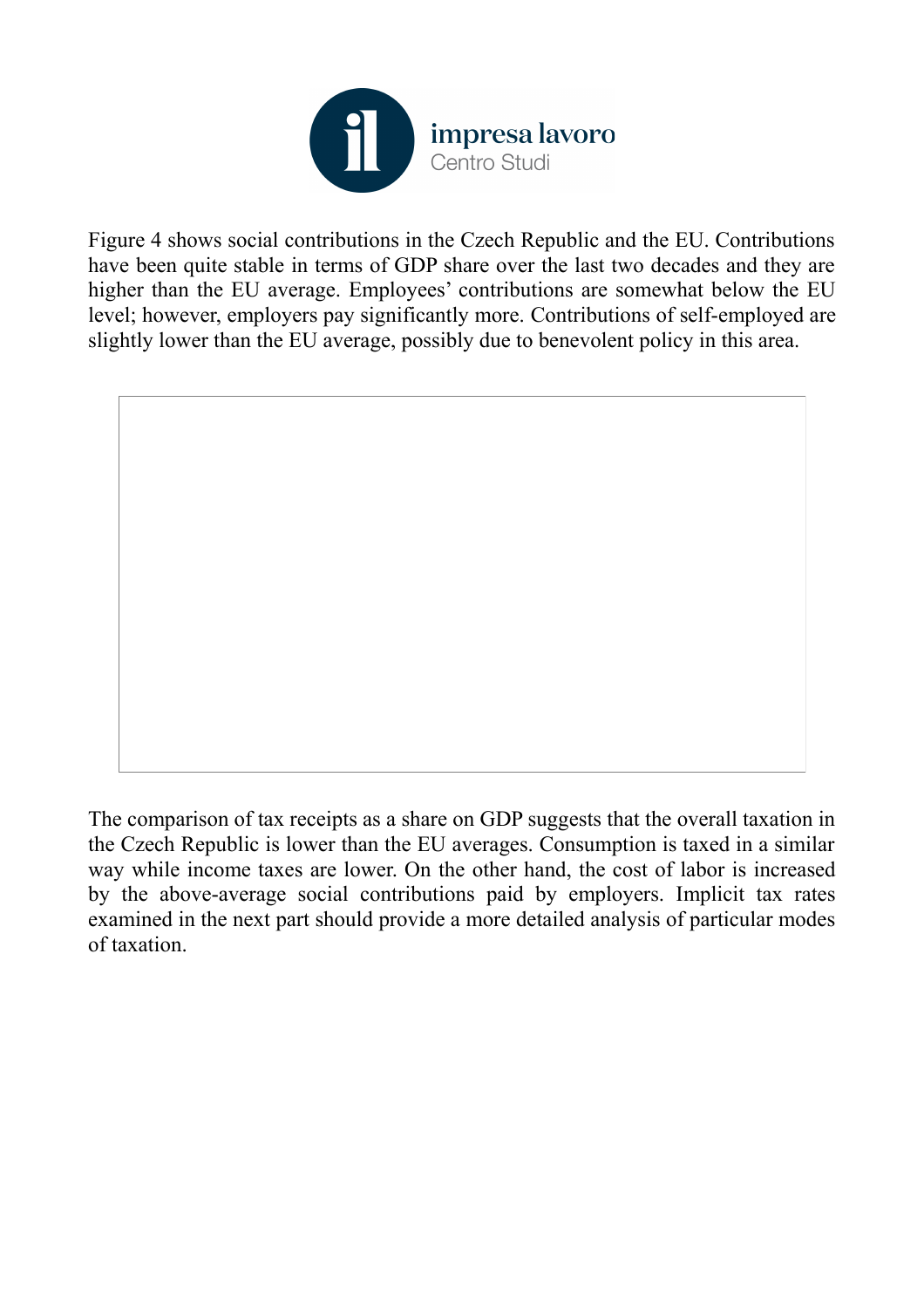

#### *Implicit tax rates*

Implicit tax rates (ITR) present the fraction of consumption expenditures or incomes which go in taxes. The data used in this part are extracted from the Eurostat's "Implicit tax rates by economic function" database which provides ITRs for consumption, labor and capital.

Figures 5-7 show the implicit tax rates on consumption, labor, capital, business income, business income of corporations, and business income of households and self-employed. They present a different perspective on the levels of taxation.

Consumption ITR is quite substantive and growing over the recent years. Unlike in the previous analysis, the ITR shows that taxation of consumption is heavier in the Czech Republic in comparison with the EU average.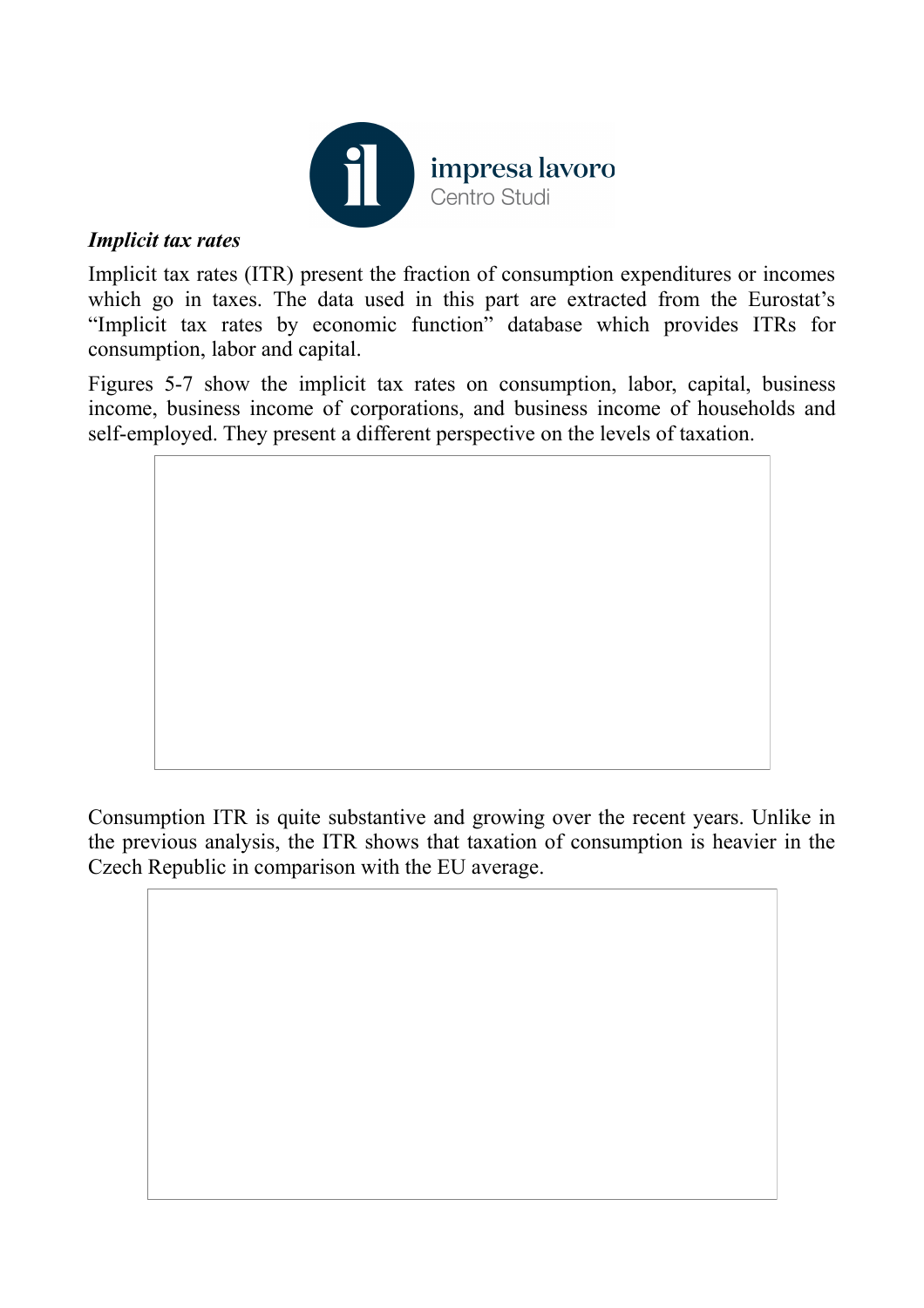

Labor ITR is also above the EU average, although, the trend is decreasing. The ITR confirms the intuition that relatively low personal income tax is offset by substantial social contributions. Tax reforms of 2008 have considerably improved the situation.



 $FIGURE$   $\%$  - Capital ITRs

Regarding the capital ITR, there are no data available on the EU average. Capital ITR is quite low in the Czech Republic. It is similar to neighboring countries such as Germany, Poland and Slovakia, but much lower than in Italy, France or the UK. Taxation levels have somewhat decreased over the past decade, especially for corporations.

The Eurostat data are available only up to 2012. In 2013, VAT increased in the Czech Republic. Certain changes in personal income taxation have also been adopted, although the effect on the ITRs is probably minor. Under the current Czech government, the levels of taxation may slightly increase, but no significant change is expected.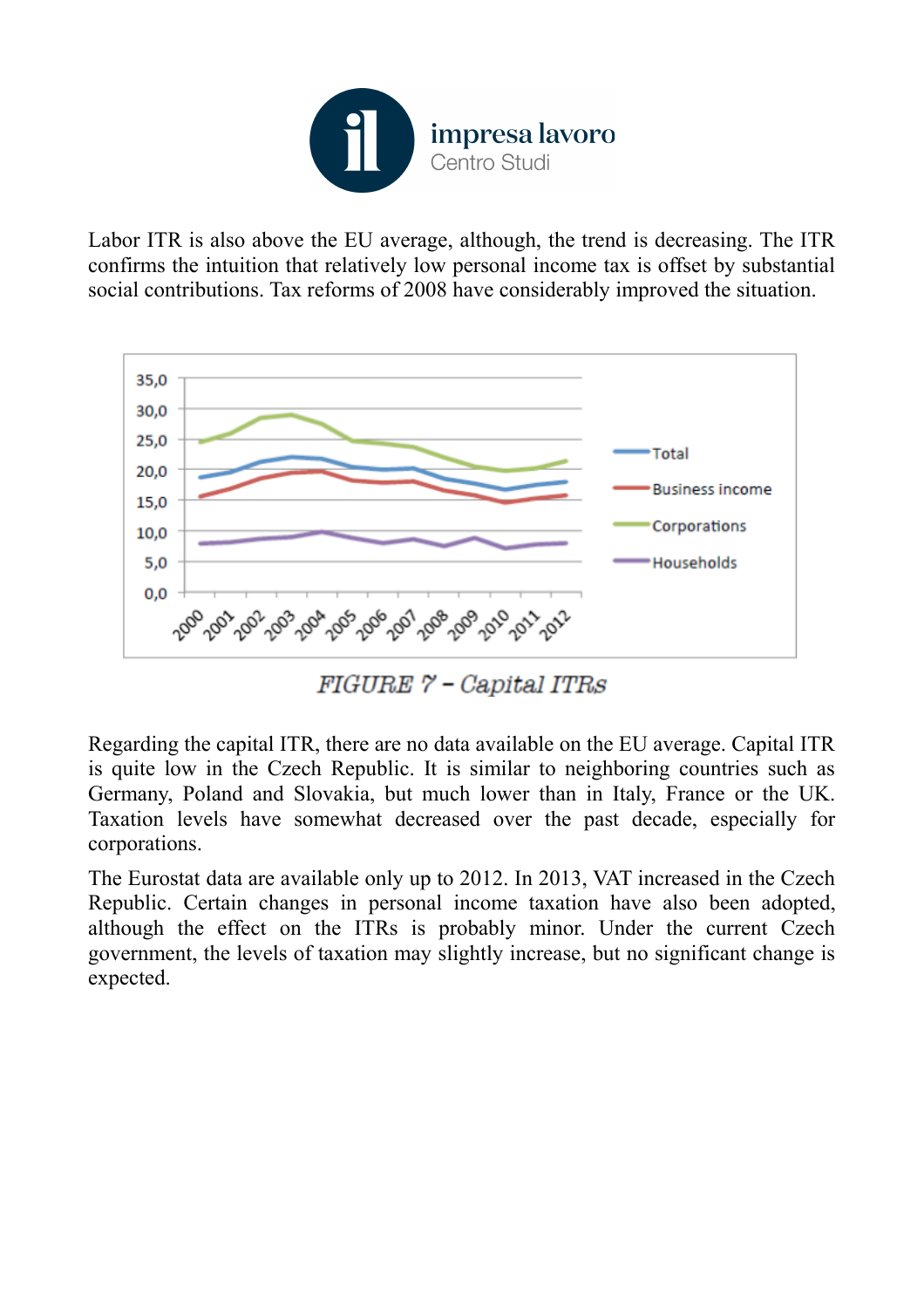

### *Administrative burden of fiscal procedures*

The additional costs induced by taxation involve time, effort and other resources of tax-payers as well as of the public servants. They can only be measured using some proxy variables, typically number of administrative procedures, time spent in activities related to tax administration or financial resources used for the purpose, such as the cost of accounting services. The burden is unequal across different taxpayers and across different taxes.

Table I shows the World Bank's Doing Business data on the Czech Republic in the subfield called "Paying Taxes". The Doing Business index allows comparing economies across several dimensions including the administrative burden related to taxation.

| Country        | Rank       | <b>Procedures</b> | Time | <b>Total Tax Rate</b> |
|----------------|------------|-------------------|------|-----------------------|
| Czech Republic | $122^{th}$ |                   |      |                       |
| OECD High      |            |                   | 175  |                       |
| Income         |            |                   |      |                       |

*TABLE I – The Czech Republic in the "Paying Taxes" field of the Doing Business 2014 report*

The most burdensome is the taxation of labor, including social contributions, accounting for more than half of the estimated time burden. The rest is roughly equally divided between VAT and corporate income tax.

It is important to note that the indirect costs induced by taxation may be significant in comparison with the government's tax receipts. According to a local study (Vitek and Pavel, 2008), the private costs related to the income tax of self-employed is about 34,4 per cent of the receipts, for the road tax it is about 16,6 per cent, and for other taxes it is between 3 and 8 per cent.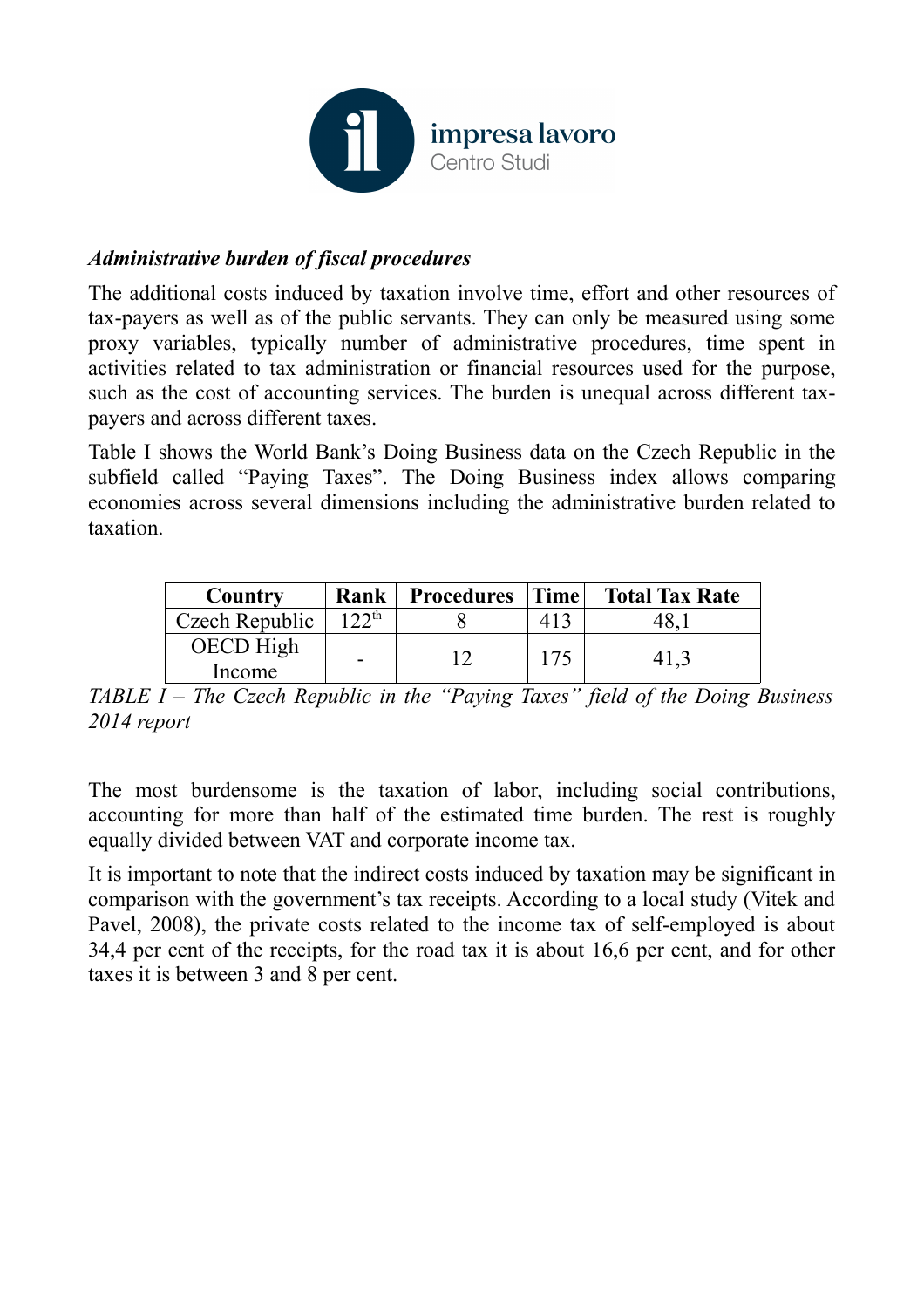

### *Taxation and federalism*

Public administration in the Czech Republic is divided in three levels: the central government, self-governing regions and municipalities (towns or districts in large cities). The revenue of local governments is mostly from taxes and grants or transfers from the central government. Most of the tax receipts are shares from nation-wide taxes. Local taxes are of limited importance.

Using the Eurostat data, it is not possible to distinguish between the individual levels of local government In the Czech Republic. Central, state and local governments and social security funds (labelled S1311, S1312, S1313 and S1314 respectively) are the four sectors of the general government distinguished in the Eurostat database. Since the Czech Republic is a unitary state, there are no state governments, a category intended for federations. An approximate index of fiscal autonomy of the local governments is computed as the ratio of the sum of capital and current transfers from the central to the local governments and the expenditures of the local governments.

Figure 8 shows the "fiscal autonomy index" for the Czech Republic in the recent years.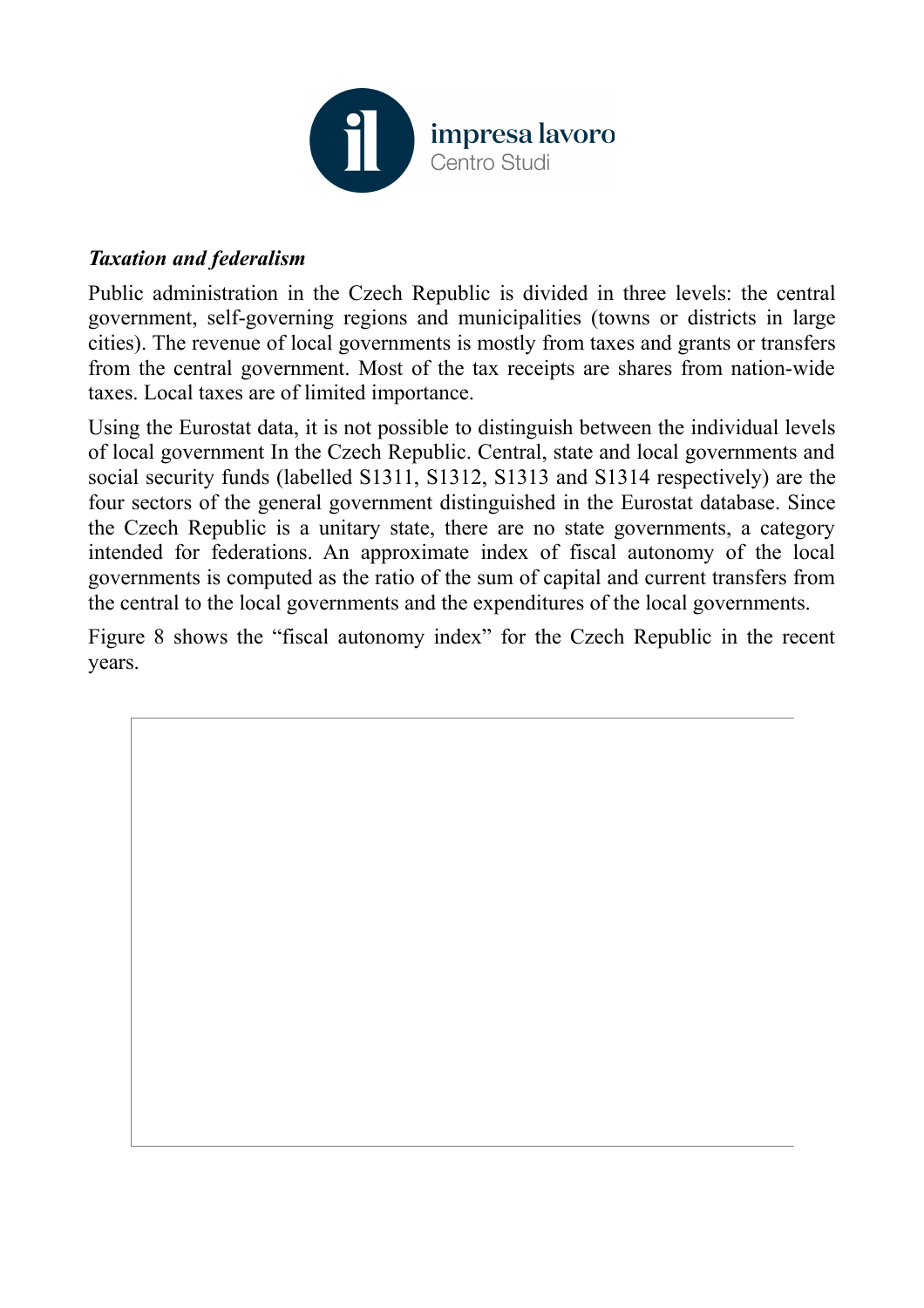

Over the last decade, the dependence of local governments in the Czech Republic on transfers form the central government has decreased significantly. The share of transfer receipts on local governments' expenditures is roughly equal to the Eurozone average (an average is not available for the whole EU). There have been several reforms of local government finance over the period; the most notable of them was implemented in the 2007. Starting with 2008, local governments have received a more generous share of general taxes (income and consumption) which allowed a decrease in the transfers from the central government. This creates more stable and predictable revenues and higher degree of autonomy to the local governments.

## *Conclusion*

Taxation in the Czech Republic has undergone certain improvements over the past years. Generally, the government shifts the weight from direct taxes (both on labor and business income) to indirect taxation. This is motivated both by the need to secure stable and predictable revenues and the effort to create incentives for economic activity. Consumption is taxed at a level similar to other EU countries, while business income is taxed less.

One of the major problems is high taxation of labor income through the social contributions. This is a general problem of post-communist countries; they have to secure adequate living standards for the people out of labor force, especially the elderly, but their revenues are low due to relatively lower productivity. Considering the demographic situation, major reforms are needed in this respect. However, there is little consensus on how to reform the social security system in the Czech Republic.

Another major problem is the indirect cost of taxation due to complicated tax administration. Reforms in this respect have been proposed over the past years. Tax system has been somewhat simplified with the adoption of flat tax rate for income tax, there has also been a proposal for unification of VAT rates. As a major improvement, a concept of "integrated revenue administration" has been proposed. This would create a unified administration for all taxes and social contribution so that each economic entity would only deal with a single administrator. Implementation has been postponed several times and the future of the project is unclear.

Although there have been some improvements over the past decade, there are still certain problems to addressed. A major positive is the relatively generally lower taxation in the Czech Republic, compared to the EU average, and the fact that the government has not dramatically increased taxes in response to the economic crisis. Major problems to be addressed are high taxation of labor through the social contributions and complicated and burdensome tax administration.